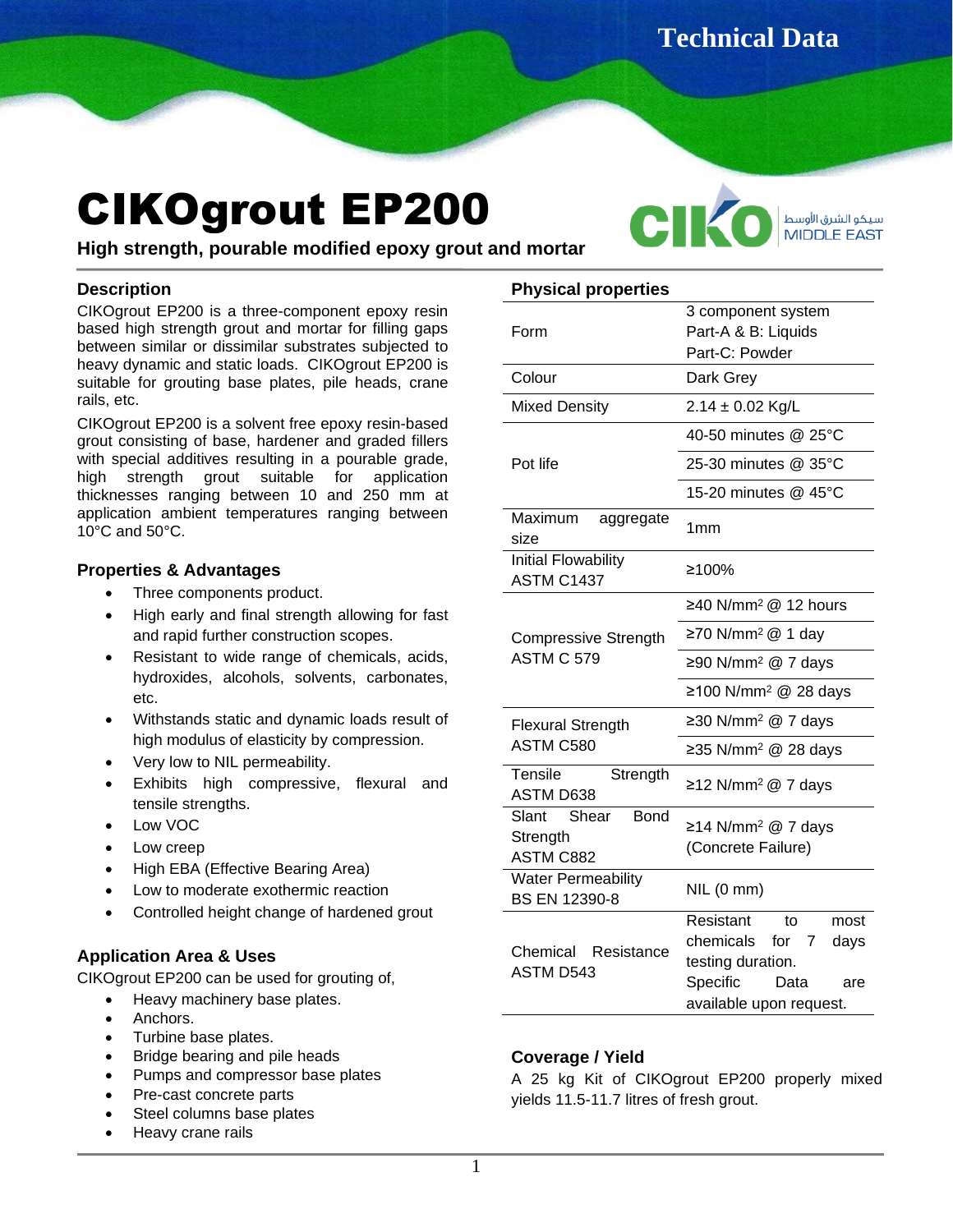

# **Application instructions**

#### **Surface preparation of concrete**

Ensure that the concrete surface is free of loose and unsound material. Clean and treat the surface by mechanical means such as diamond disk grinding, grit blasting or chipping to attain a sound, and rough concrete surface followed by compressed air or any suitable dust removal means to attain a dust free surface. Grease and oil traces if present shall be removed. The surface must be clean and dry, free from free standing water and dampness having a moisture surface content not exceeding 4%.

Bolt pockets must be cleaned and made free from free standing water and dampness.

#### **Surface preparation of Steel**

Steel surfaces to be in contact with CIKOgrout EP200 shall be free of rust, coatings or any type of contaminations that might impede the adhesion. Grit or sand blast the surface to totally remove rust and coating.

#### **Formwork**

Watertight formwork must be made around grouting area to the required height. It is recommended to restrict the width of shoulders around base plate to a maximum of 50mm from the face of the base plate. One of gun grades CIKOjoint wide range of sealants products can be used to seal the gap between formwork and concrete face to make the formwork watertight at least 12 to 24 hours prior to grouting.

#### **Mixing**

The base [Part-A] should be mixed thoroughly using a heavy-duty adjustable speed drill-paddle assembly for 1 minute to achieve a homogenous colour mixture. Whilst the drill mixer is in running mode, dispense the hardener component [Part-B] of CIKOgrout EP200 and further mix for an additional 1 minute. The third component [Part-C] should be dispensed gradually into the mix and mixing should be continued for at least 2 to 3 minutes until a homogenous mix and colour is obtained ensuring that all [Part-C] is wetted with the resin. It is recommended to have minimum two mixing units for continuous grout pouring into the application area as mixing more than 1 kit at once is not recommended. The number of mixing units depends on size and volume of grouting.

#### **Placing**

Pour the properly mixed grout from one side or corner of the base plate to avoid air voids. Maintain a minimum of 15 cm pouring head to achieve maximum flow property of the grout. The mixed material must be placed before the end of its pot life and working time to benefit from its initial flow properties.

For machinery installations, anchor bolt pockets can be grouted prior to base plate grouting.

## **Precautions and Recommendations**

- The ambient temperature during application must be between 10°C and 50°C and single pour application thickness shall not exceed 250mm.
- Do not allow the grout to extant above the metal base plate in form of a shoulder, it is recommended to be either square or splayed especially in bridge bearing grouting.
- For higher grouting thicknesses, conduct two pouring application with a time gap of 18 hours up to 24 hours. consult CIKO technical department for further support and advises.

## **Packaging**

CIKOgrout EP200 is available in 25kg kits consisting of Part-A, B & C.

#### **Storage**

CIKOgrout EP200 should be stored under cool enclosed shaded areas at temperatures between 5 – 35°C.

#### **Shelf life**

CIKOgrout EP200 has a shelf life of 12 months if stored in accordance with manufacturer instructions.

## **Health & safety**

CIKOgrout EP200 should not come in contact with eyes or be swallowed. Ensure adequate ventilation and avoid inhalation of vapours. Applicator should wear appropriate clothes, gloves and goggles. Use of barrier cream is recommended to provide additional skin protection. If comes in contact with eyes, flush with plenty of fresh water and seek medical advice.

Refer Material Safety Data Sheet for further details.